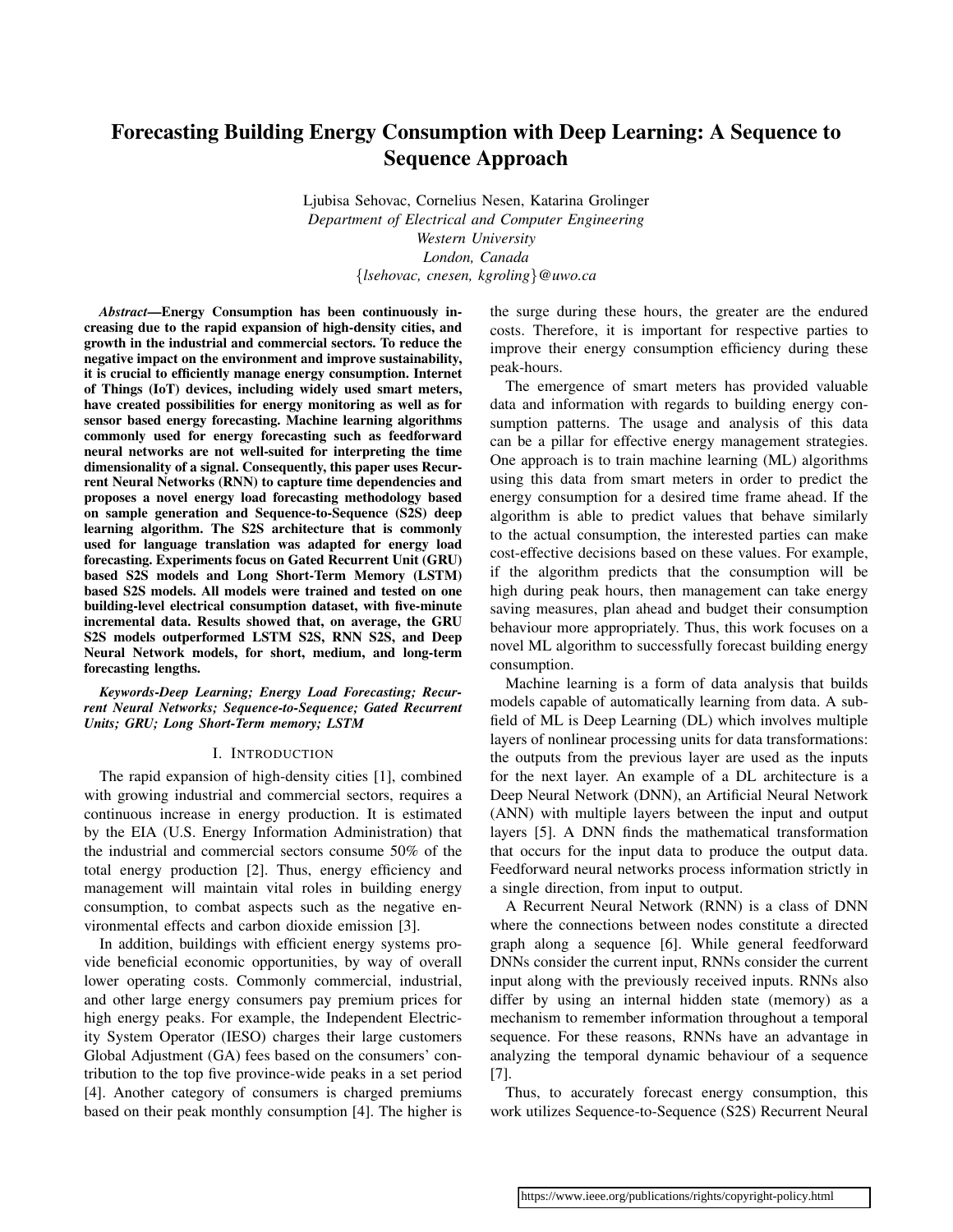Networks. These are two RNNs side-by-side, with the first RNN encoding information and the second RNN sequentially predicting from it [8]. These S2S models were chosen over the conventional DNNs because of the long range temporal dependencies they provide [8]. The work focused on Gated Recurrent Unit (GRU) based S2S models and Long Short-Term Memory (LSTM) based S2S models. These models were compared to a standard RNN based S2S model, as well as a traditional DNN model, in order to determine which model provides best accuracy.

The rest of the paper is organized as follows: Section II discusses the background, Section III covers the related work, Section IV describes the methodology, Section V explains the experiments and corresponding results, and finally Section VI concludes the paper.

#### II. BACKGROUND

This section introduces RNNs and describes Long Short-Term Memory (LSTM) and gated Recurrent Unit (GRU) cells.

## *A. Recurrent Neural Networks*

Deep Neural Networks are ML models that have achieved success in solving many problems, such as speech recognition [9] and object recognition in images [10]. Nonetheless, commonly used DNN architectures, such as feedforward neural networks, are not well-suited at predicting a sequence consecutively, since DNNs directly predict the sequence. Such networks generate predictions based solely on the current input, irrelevant of any prior inputs, thus neglecting temporal dependencies present in time series problems. Hence, RNNs provide a solution by using an internal state to remember information in sequential time steps.

Conventional RNNs take a sequence of inputs  $(x_{[1]},...,x_{[T]})$  to compute a sequence of outputs  $(y_{[1]}, ..., y_{[T]})$ , where t is a time step,  $t \in 1, ..., T$ . Hence,  $y_{[t]}$  is computed using the inputs  $x_{[t]}, x_{[t-1]}..., x_{[1]}$ . This is convenient when trying to predict the next word in a sentence since the RNN will learn to predict the word "blue" if given the previous inputs "the, sky" and current input "was". However, the method is weaker when trying to predict a consecutive sequence of words. For example, given the inputs "the, sky, was, blue", conventional RNNs will struggle at predicting the consecutive sequence "so, I, went, outside" and will be unable to predict a sequence of different length such as "and, sunny."

In comparison, S2S-RNNs contain two RNNs, an Encoder and Decoder RNN. The general idea, as shown in Fig. 1, is to pass the input sequence  $(x_{[1]}, ..., x_{[T]})$  into the Encoder RNN, one time step at a time, to obtain a context vector  $(\vec{c})$ . This context vector is an encoded representation of the processed input sequence, which is then passed through the Decoder RNN, extracting information at each unraveled time step to obtain the output sequence  $(\dot{y}_{11}, ..., \dot{y}_{N})$ , where



Figure 1. Sample passed through the RNN S2S network. Here,  $\vec{c}$  and  $\dot{y}_{[0]}$ denote the context vector and context value respectively.

 $n \in 1, ..., N$ . For the Decoder RNN, the predicted output at *n* is used as the next input, hence  $\dot{y}_{[n]}$  is computed using the inputs  $\dot{y}_{[n-1]}, ..., \dot{y}_{[0]}, x_{[T]}, ..., x_{[1]}$ . Note that  $\dot{y}_{[0]}$  is the context value, derived from  $\vec{c}$ , and is used as the initial input for the Decoder RNN. The use of two RNNs strengthens consecutive sequence prediction, while also allowing the time dimensionality of inputs and outputs to vary. Hence, regardless of the input sample length  $T$  ("the, sky, was, blue"  $=$  4 steps), the output can be an arbitrary N time steps ("and, sunny" =  $2$  steps).

## *B. LSTM and GRU Cells*

This subsection provides a brief overview of the algorithms in Long Short-Term Memory (LSTM) and Gate Recurrent Unit (GRU) networks. While traditional RNN models are mainly trained using the back-propagation through time algorithm [11], this method will lead to the vanishing gradient problem for longer sequences [12]. Thus, LSTM networks [13] are a form of RNNs that were designed to specifically overcome the problem of vanishing gradient, producing a model able to store information for longer periods of time.

These LSTMs are comprised of cells, which contain internal mechanisms called gates that perform actions on the flow of information. The general idea behind these gates is that they learn which data in the given sequence is meaningful and should be kept, and which data can be forgotten. By doing so, relevant information can be passed down through longer sequences and, hence, the model can make better predictions.

The LSTM cell architecture contains three gates (input i, forget f and output  $o$ ), an update step q, a cell memory state  $c$  and a hidden state  $h$ . Formally, the computations in a single LSTM cell at time  $t$ , for input  $x$ , can be given as [13]:

$$
i_t = \sigma(W_{xi} x_{[t]} + b_{xi} + W_{hi} h_{[t-1]} + b_{hi})
$$
 (1a)

$$
f_t = \sigma(W_{xf}x_{[t]} + b_{xf} + W_{hf}h_{[t-1]} + b_{hf})
$$
 (1b)

$$
g_t = \tanh(W_{xg}x_{[t]} + b_{xg} + W_{hg}h_{[t-1]} + b_{hg})
$$
 (1c)

$$
o_t = (W_{xo}x_{[t]} + b_{xo} + W_{ho}h_{[t-1]} + b_{ho})
$$
 (1d)

$$
c_{[t]} = f_t \odot c_{[t-1]} + i_t \odot g_t \tag{1e}
$$

$$
h_{[t]} = o_t \odot \tanh(c_{[t-1]}) \tag{1f}
$$

Here,  $\sigma$  is the sigmoid activation function,  $\tanh$  represents the hyperbolic tanh activation function, and the  $\odot$  stands for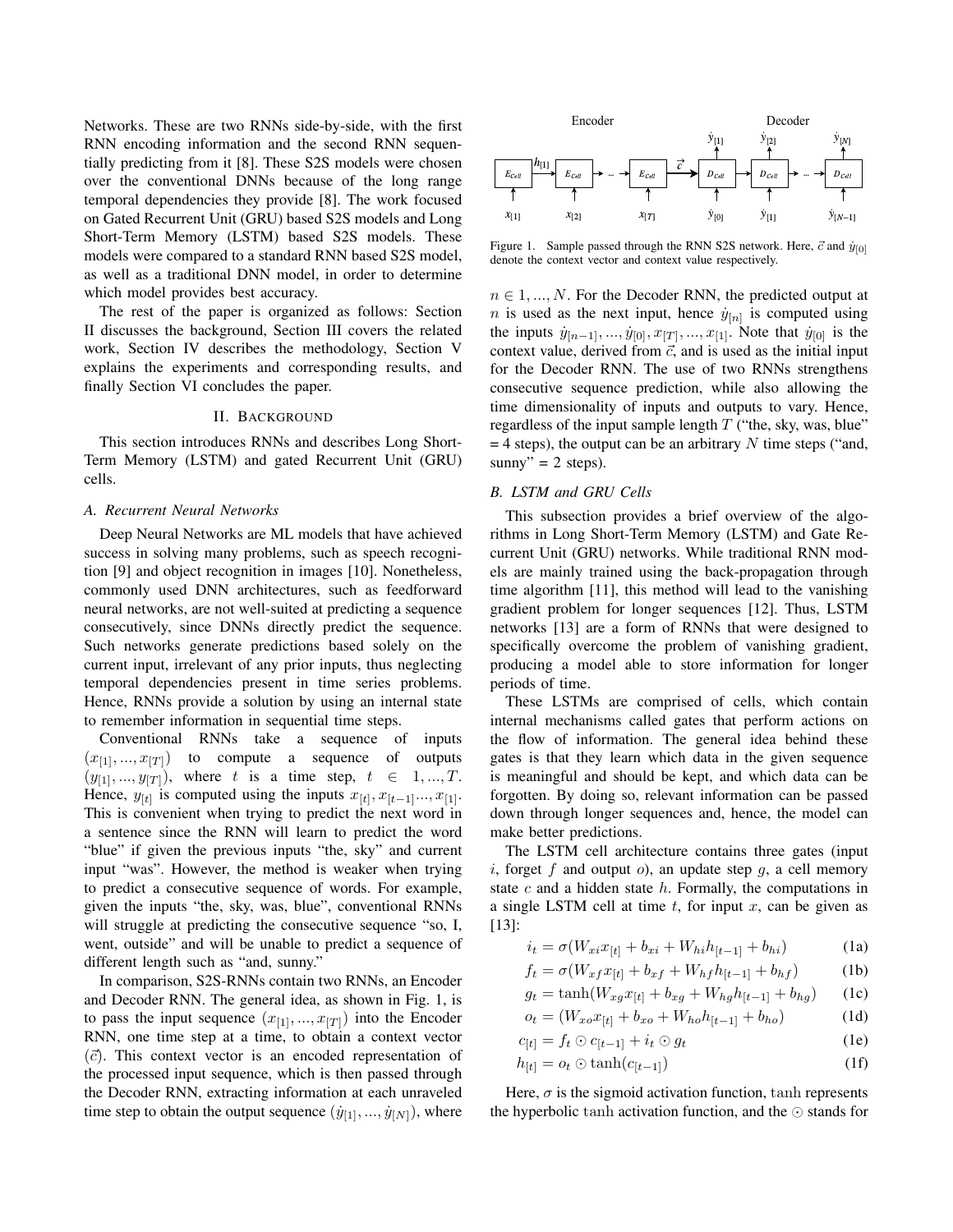element-wise multiplication. The  $W_x$ 's are the input-hidden weight matrices, and  $W_h$ 's are the hidden-hidden weight matrices parameters learned during training. Similarly, the  $b_x$ 's and  $b_h$ 's are the biases learned during training.

The forget gate (1b) decides what information to keep and what information to forget. It does so by passing the current input  $x_{[t]}$  and previous hidden state  $h_{[t-1]}$  through a sigmoid function, which assigns a value between 0 and 1, to be element-wise multiplied to the cell state in (1e). A value closer to 1 means "keep this information", while a value closer to 0 means "forget". The input and output gates work similarly.

The GRU model [14] was recently introduced to simplify the LSTM model, while maintaining similar functionality. GRU cells differ from LSTM cells by merging the cell memory state and hidden state into one all-purpose hidden state  $h$  and also by combining the input and forget gates into a single update gate  $z$ . Introduced is the reset gate  $r$ , which moderates the impact of the previous hidden state on the new hidden state, as can be seen in the update step  $k$ (2c). Formally, the computations in a single GRU cell are given as [14]:

$$
r_t = \sigma(W_{xr}x_{[t]} + b_{xr} + W_{hr}h_{[t-1]} + b_{hr})
$$
 (2a)

$$
z_t = \sigma(W_{xz}x_{[t]} + b_{xz} + W_{hz}h_{[t-1]} + b_{hz})
$$
 (2b)

$$
k_t = \tanh(W_{xk}x_{[t]} + b_{xk} + r_t \odot (W_{hk}h_{[t-1]} + b_{hk}))
$$
 (2c)

$$
h_{[t]} = (1 - z_t) \odot k_t + z_t \odot h_{[t-1]}
$$
 (2d)

Where the  $\sigma$ , tanh, and  $\odot$  are equivalently used as in the LSTM cell. Note that there is one less learnable input-hidden weight matrix  $W_x$  as compared to the LSTM cell. This is also true for  $W_h$ ,  $b_x$ , and  $b_h$ . Thus, GRUs have fewer tensor operations, less parameters, and they omit an internal cell state. This means that training and convergence are achieved faster on GRUs, while nonetheless, they contain enough gates and hidden state dimension for long-term retention.

## III. RELATED WORK

Forecasting energy can be classified into three main categories: short, medium, and long-term [15] [16]. Unfortunately, long term forecasting still poses problems to researchers, especially those working with one-minute [15] [16] or even five-minute incremental data. Nonetheless, the presented work focuses on prediction lengths comparable to short, medium, and long-term energy forecasting.

There are two main methods for carrying out energy load forecasting: physics based models and statistical/machine learning based models. Physics based models incorporate engineering principles which relay on a complex mix of material, structural, and geometric properties. The statistical based models analyze historical energy consumption data, by implementing ML algorithms to mathematically represent the relationship between the historical data and variables affecting energy consumption. This section concentrates on the statistical methods as our work belongs to that category.

Traditional machine learning methods, such as ANNs and Support Vector Machines (SVM), have been used to forecast energy consumption. The work by Jetcheva *et al*. [17] proposed an ANN model to forecast day-ahead buildinglevel energy, with an ensemble approach to select model parameters. The use of ANNs for general load forecasting has been explored in several studies, for all three forecasting horizons: short, medium and long [18] [19]. In comparison, the work by Naji *et al*. [20] predicted building energy consumption by applying an Extreme Learning Machine method with the data regarding building material thickness and their thermal insulation capability. Several studies [21] [22] have proposed ANN and SVM models for estimating energy consumption and compared performance. Convolutional Neural Networks (CNN) have also been used for load forecasting [23], which showed to outperform SVM models while achieving comparable results to ANN and other deep learning methods [24]. The work by Mocanu *et al*. [16] showed that newly developed stochastic models, Factored Conditional Restricted Boltzmann Machine, outperformed ANN, SVM, and classic RNNs for short-term prediction lengths. While the aforementioned works contribute to load forecasting in their respective ways, the presented work differs by focusing on S2S GRU and LSTM based models. These S2S models offer a stronger analysis in time series problems, since their internal hidden state is passed through a directed graph along a sequence. This allows S2S models to retain information in sequential data better than traditional ANNs, SVMs and CNNs.

LSTM and GRU based RNNs are becoming increasingly popular for time series regression problems. The work by Malhotra *et al*. [25] used standard LSTM networks to detect anomalies in power demand. Similarly, Bouktif *et al*. [26] used a standard LSTM model, coupled with a genetic algorithm, for short to medium term aggregate load forecasting. Although these two studies used LSTM based models for load forecasting, their focus was on standard LSTM prediction, rather than S2S prediction as in our work. The main difference, as described in section II, is that standard LSTM models use the outputs from the Encoder as predictions, while S2S models combine the Encoder and Decoder to use the sequential outputs from the Decoder as predictions.

The most comparable work to ours is the work by Marino *et al*. [15]. They used standard LSTM and LSTM-based S2S models to forecast residential-level energy consumption, on one hour and one-minute time step datasets. It was shown that the S2S model performed well on both datasets, and produced comparable results with other deep learnings methods [16]. While our work also used S2S models, it varies by means of: overall different algorithm, sample generation, and longer prediction sequence length. Moreover, the technique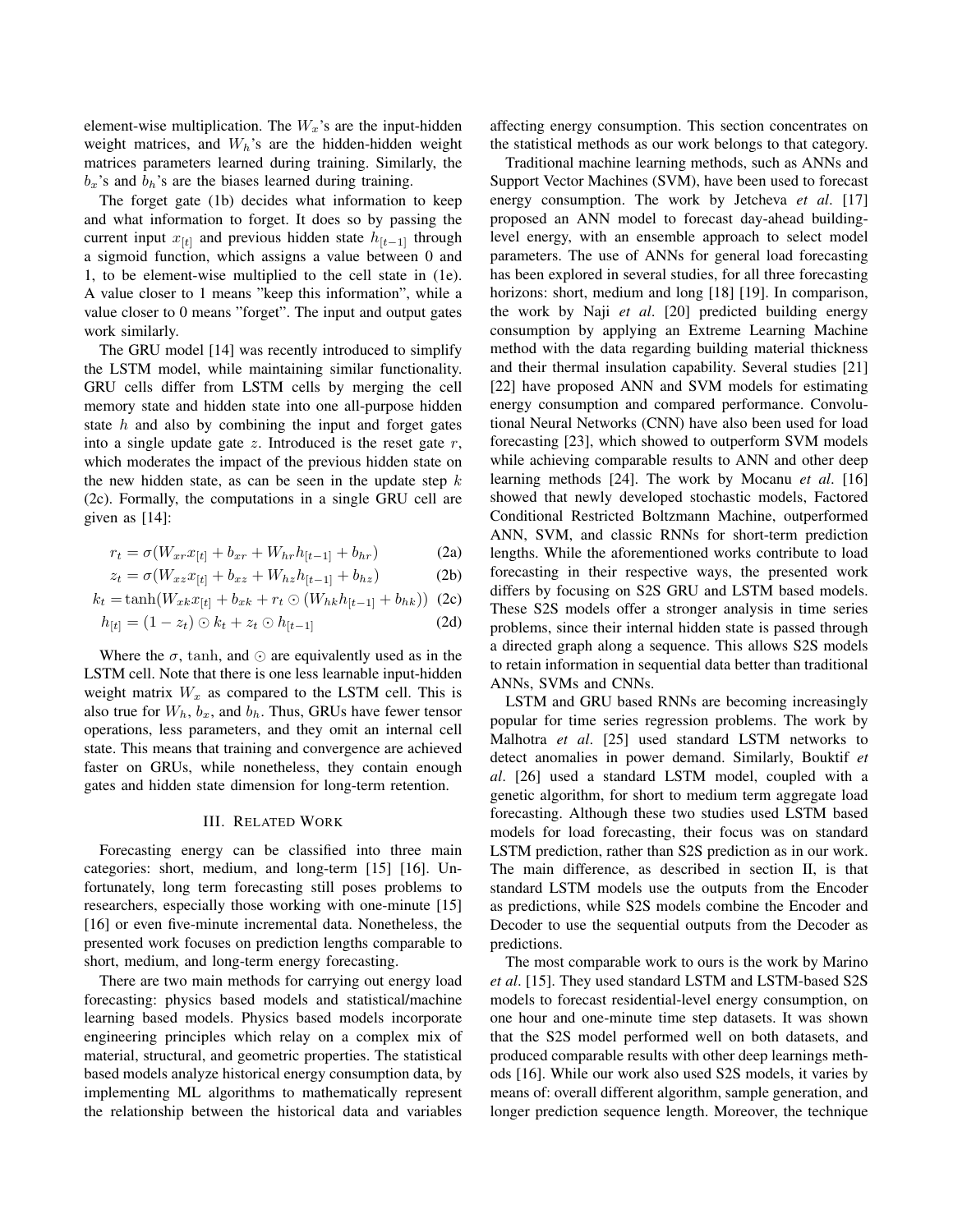of using the previous Decoder output as next input is not utilized in the aforementioned work for their respective LSTM-S2S model.

Therefore, the combination of sample generation and S2S algorithm in the presented work provides a novel approach to building-level load forecasting.

## IV. METHODOLOGY

This section discusses the detailed methodology process. The features and evaluation process are introduced first, followed by the sample generation and S2S algorithm.

# *A. Features and Evaluation Process*

Smart meters are digital electricity meters that are able to measure how much electricity is used and when it is used. The original private dataset, provided by an industry partner, contained 5-minute incremental readings from a smart meter, with the time stamp and usage recorded at each reading. The weather data [27] for the meter's specific location was appended to the original dataset. Ultimately, the dataset consisted of readings with 11 features, as given in Table 1. Three readings from the dataset are randomly given to show how the data can vary. There was a "minute" feature, but it was omitted since the usage at minute 55 and minute 0, of the next hour, could be very similar, while the minute readings are the maximum and minimum respectively. For re-assurance, simulations were run with the extra "minute" feature with no improvement in accuracy.

The entire dataset was divided into a training and test set. The first 80% of all readings were assigned as the training set and the last 20% as the test set. Fig. 2 shows where the train set ends and test set begins for the usage feature. This validation process was chosen since the problem is time series specific, and thus, randomizing the entire dataset prior to subsetting (splitting into train and test set) is counter intuitive; it would potentially allow the model to see the most recent energy data during training, while being tested on the first most data. Note that the usage data, as seen in Fig. 2, describes a building that experiences a regular work-week.



Figure 2. Usage data zoomed in to show breakdown between the train and test sets.

Hence, the spikes represent the typical Monday-Friday workweek, while the drops represent lower consumption during the weekend.

The data was normalized using standardization. Hence, the values of each feature in the data were transformed to have zero-mean and unit-variance. The formula used is given as:

$$
\tilde{x} = \frac{x - \mu}{\sigma} \tag{3}
$$

Here, x is the original feature vector,  $\mu$  is the mean of that feature vector,  $\sigma$  is its standard deviation, and  $\tilde{x}$  represents the feature vector after normalization.

## *B. Sample Generation*

An important step of the S2S approach is the sample generation process. More specifically, how the input and target samples were generated to be passed to the model. Let one input sample be represented as a matrix,  $X \in \mathbb{R}^{T \times f}$ , where  $T$  is the number of time steps and  $f$  is the number of features. As defined in the previous subsection, the number of features was  $f = 11$ , where each row of the matrix X is defined as:

$$
x_{[t]} = [\text{Month}_{[t]} \text{ DayOfYear}_{[t]} \text{DayOfMonth}_{[t]}\n\text{Weekday}_{[t]} \text{Weekend}_{[t]} \text{Holiday}_{[t]} \text{Hour}_{[t]} \quad (4)
$$
\n
$$
\text{Season}_{[t]} \text{Temp}_{[t]} \text{Humidity}_{[t]} \text{Usage}_{[t]}]
$$

Where  $t \in 1, ..., T$ . For each input sample, one target sample was generated, represented by a vector  $y \in \mathbb{R}^{N \times 1}$ , where  $N$  represents the number of predicted time steps *from* T. The target vector represents the actual usage vector, which is given by:

$$
y = [\text{Usage}_{[1]}, \dots, \text{Usage}_{[n]}, \dots, \text{Usage}_{[N]}] \tag{5}
$$

Where  $y_{[n]}$  is the actual usage value at time step n, and  $n \in 1, ..., N$ . We use this target vector to compare with the predicted usage vector,  $\dot{y} \in \mathbb{R}^{N \times 1}$ .

Thus, the input and target samples were generated using the technique demonstrated in Fig. 3. Here,  $i+1$  denotes the index (of the dataset) where the window starts,  $T$  denotes the length of the input window, and  $N$  denotes the length of the target vector. As an example, to predict the next hour of energy consumption using the previous four hours (in 5-minute increments), T and N would be set to  $T = 48$ and  $N = 12$ . It is important to note that the **indices** (minus the last  $T + N$ ) of the **training set** were first uniformly randomized, not the data itself, then the input and target samples were generated. This way, data in a single input sample represents consecutive time steps. The formal process for sample generation, of the training set, can be given as:

1) Uniformly randomize indices i. Here,  $i \in 1, ..., i_{last}$ . Where  $i_{last}$  denotes the total length of the training set minus the last  $T + N$  indices. If i was chosen to be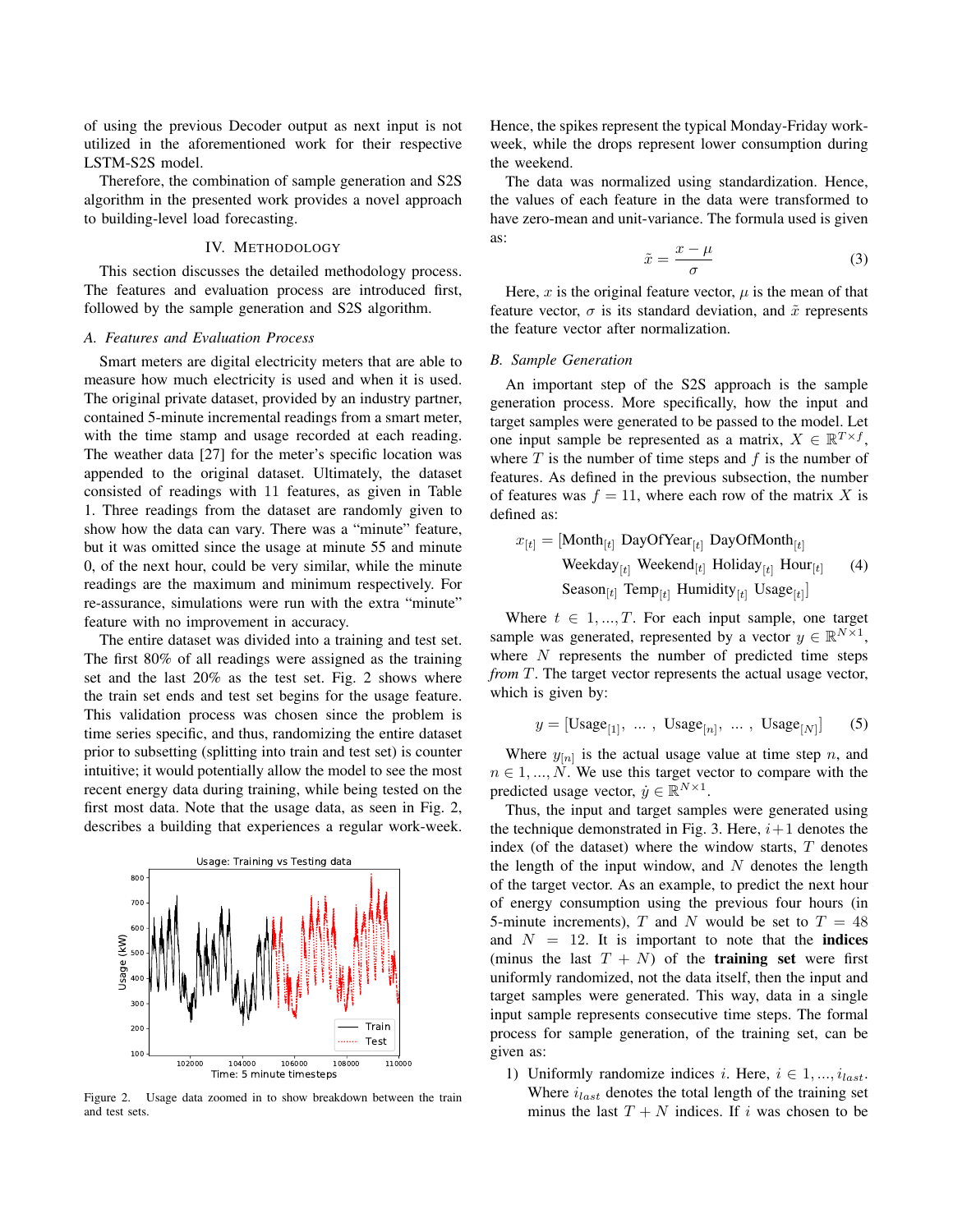Table I FEATURE DATA (BEFORE STANDARDIZATION)

| Index  | Month | Day of Year | Day of Month | Weekday | Weekend | Holiday | Hour | Season | Temp. $(^{\circ}C)$ | Humidity | Usage $(kW)$ |
|--------|-------|-------------|--------------|---------|---------|---------|------|--------|---------------------|----------|--------------|
|        |       | 187         |              |         |         |         |      |        | 21.0                | 83.0     | 405.8743     |
| 23470  |       | 268         | 24           |         |         |         |      |        | 19.0                | 60.0     | 332.7853     |
| 104275 |       | 184         |              |         |         |         |      |        | 18.0                | 100.0    | 297.4848     |

 $i_{last} + 1$ , the input sample would still be length T, but the target sample would now be length  $N - 1$ , since it is not possible to exceed the available index of the training set.

2) For each i:

- a) Append, from the training set, consecutive data from indices  $i + 1$  to  $i + T$  as the input sample. Hence, obtaining  $X \in \mathbb{R}^{T \times f}$ .
- b) Append, from the training set,  $i+T+1$  to  $i+T+$  $N$  as the target usage vector. Hence, obtaining  $y \in \mathbb{R}^{N \times 1}$ .

Obtaining the input and target samples for the test set was slightly different. Instead, as seen in Fig. 4, a sliding window technique was used; the window shifted sequentially with the overlap size equivalent to the target length, N. Hence, if we obtain one test input sample starting at index  $i' + 1$ , the target sample still ends at  $i' + T + N$ , similar to what is done in Fig. 3 and the training set. However, the indices are not randomized for the test set, and the next input sample *slides* N time steps and starts at  $i' + 1 + N$ , with the target sample ending at  $i' + T + 2N$ . The formal process for sample generation, of the test set, can be given as:

- 1) For each i', s.t.  $i' \in 1, 1 + N, 1 + 2N, ..., i'_{last}$ , where  $i'_{last}$  denotes total length of the test set minus the last  $T + N$ :
	- a) Append, from the test set, consecutive data from indices  $i'+1$  to  $i'+T$  as the input sample. Hence, obtaining  $X' \in \mathbb{R}^{T \times f}$ .
	- b) Append, from the test set,  $i' + T + 1$  to  $i' + T + N$ as the target usage vector. Hence, obtaining  $y' \in$  $\mathbb{R}^{N\times 1}$ .

Note that the process above accounts for the sliding window technique by starting at index 1 and adding  $N$  each time. Doing so allows for an overlap in input test samples, but no overlap in target test samples. This was done to concatenate the predicted usage vectors together into one vector which has equivalent length as the total actual usage vector. Thus, from here, comparisons between the predicted



Figure 3. Training set sample generation. Input and target samples generated from random index  $i + 1$  of the dataset.

and actual usage can be done by means of accuracy measures and plotting.

## *C. S2S Algorithm*

This section gives a detailed breakdown of the S2S algorithm used for this work. As briefly described in section II, each RNN (LSTM and GRU) has an Encoder RNN ( $E_T$ ) of length T and Decoder RNN  $(D_N)$  of length N respectively. The inputs, as obtained in the previous subsection, are passed through  $E_T$ , one time step at a time. Hence, Fig. 1 (a) shows  $E_T$  unrolled, where a vector, as in (4), is passed to it at each time step. Each cell takes the previous hidden state and the current input at time  $t$ , performs the actions discussed in section II (equations 1a-f for an LSTM cell or 2a-d for a GRU cell), and outputs a hidden state. Note that GRU cells output one hidden state, while LSTM cells output both a cell state and a hidden state.

Fig. 5 shows how  $E_T$  and  $D_N$  connect for the proposed S2S approach. Once the entire input has been processed by  $E_T$ , the output produced is a hidden state commonly referred to as the context vector [8], since it encodes context from the entire input sequence. This context vector, shown as  $h_{[T]}$ in Fig. 5, is then used as the initial hidden state for  $D<sub>N</sub>$ . The context vector is also passed through a fully-connected layer to produce the feature context **value**, shown as  $\dot{y}_{[0]}$ , which is the initial input of  $D<sub>N</sub>$ . Let us denote this fullyconnected layer as  $W^{h\to 1}$ , where h represents the hidden state dimension, otherwise known as the number of features in the hidden state of each cell. Note that the  $E_T$  cell took  $f = 11$  features as input, while the  $D<sub>N</sub>$  cell only takes  $f = 1$ feature, hence the previously predicted usage value  $\dot{y}_{[n-1]}$ . Therefore, this  $W^{h\to1}$  transforms the output vector from dimension  $h$  to a single value of dimension 1, allowing it to be used as the next input value for  $D<sub>N</sub>$ . Hence, this approach is novel to building-level load forecasting, and separates this work from others in literature. Thus, let us denote these proposed models with a "-o" notation, representing the distinguishing characteristic of the proposed architecture for energy load forecasting; one predicted value computed at time step  $n$  is passed as the next input. Hence, GRU S2S will be denoted as GRU S2S-o.

Continuing, each output produced from the remaining  $D<sub>N</sub>$ cells is passed through the same fully-connected layer. This transforms the output  $\bar{h}_{[n]}$  to a single predicted usage value,  $\dot{y}_{[n]}$ , at time step *n*. Thus, after *N* time steps we have obtained the predicted usage vector, and we can compute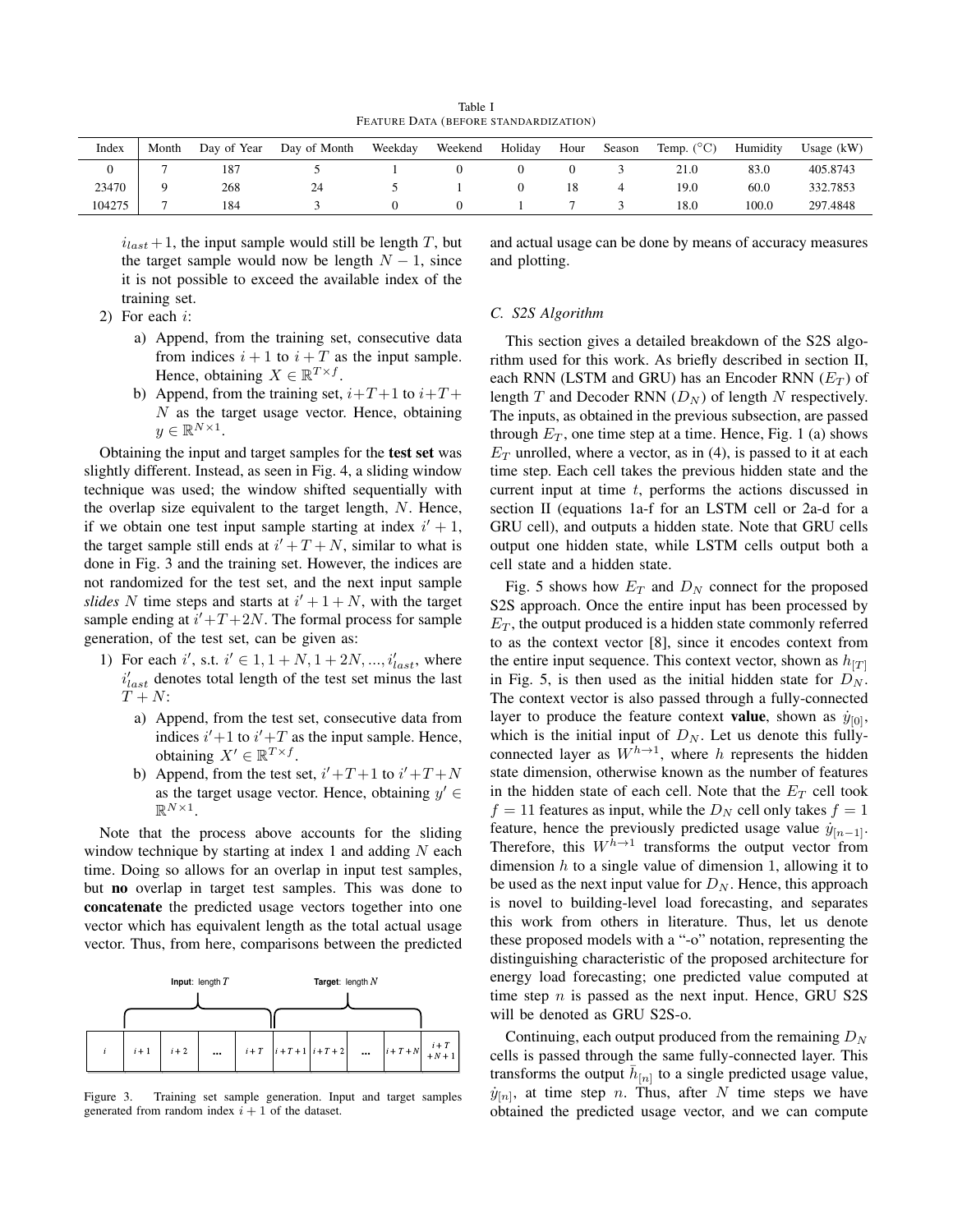

Figure 4. Test set sample generation. (a) Input and target samples generated from dataset at index  $i' + 1$ . (b) Sequential input and target samples generated from sliding window with overlap length N.

the loss from the target usage vector, formally given as:

$$
L = \frac{1}{n} \sum_{n=1}^{N} (y_{[n]} - \dot{y}_{[n]})^2
$$
 (6)

Where (6) is the objective function that is minimized after each epoch; it is calculated as the Mean Squared Error (MSE) of the target and predicted values.

To train the model, back-propagation through time (BPTT) is used. The entire network is unrolled by a fixed number of time steps  $T + N$ ; hence, it can be seen as a deep standard feed-forward neural network with shared parameters. Thus, standard BPTT can be applied to train the network using a gradient based method. Here, the ADAM [28] algorithm is used as the gradient based optimizer since it outperformed other methods in terms of faster convergence and better accuracy measures. The complete process is formally given in Algorithm 1. In step 13, we initialize the hidden state to be  $\vec{0}$  of size  $B \times h$ , where B is denoted as the batch size - the number of training examples the model processes for one update of weight parameters [29]. Batching is done to speed up convergence. Since the weight parameters are updated per batch, a smaller batch size provides a more accurate update. Once all the batches have been processed by the model, one full epoch has occurred. Steps 15-17 show the input being passed through the  $E_T$ . Steps 19-20 transform the output of  $E_T$ , the context, to create the initial input and hidden state of the  $D<sub>N</sub>$ . Steps 22-27 describe the process of predicting the usage value, appending that value, and preparing the next input and hidden state. In steps 29-32, the total loss is computed, BPTT is applied, and the model parameters are updated. See that Algorithm 1, Train-S2S, is used to train the model, and will differ slightly when applied to the test set. Namely, for the test set, we build the inputs and targets differently (as outlined in the subsection IV-B) and do not apply BPTT on the loss, hence do not update the parameters in anyway.

## V. EXPERIMENTS AND RESULTS

The used dataset is based on approximately 1 year and 3 months of energy consumption data, in kW, for one commercial building/smart meter. The readings were in five minute increments, so the total number of readings was 12 readings in one hour  $\times$  24 hours in one day = 287  $\times$  458 days  $= 131,446$ . As stated in section IV, each reading, or row of data, consists 11 features. The rest of this section covers the conducted experiments and their results.

## *A. Experiments*

The model was tested for three different prediction length scenarios, which we consider here as short, medium, and long prediction lengths. Since input length  $T$  to prediction length  $N$  combinations are endless, the following three cases were chosen for experiments:

- Case 1 (Short): input  $T = 12$ , predict  $N = 6$
- Case 2 (Medium): input  $T = 144$ , predict  $N = 48$
- Case 3 (Long): input  $T = 288$ , predict  $N = 120$

In 5 minute increments, those cases equate to: 1 hour  $\rightarrow$  predicts next 30 minutes, 12 hours  $\rightarrow$  predicts next 4 hours, and 24 hours  $\rightarrow$  predicts next 10 hours, respectively. Although the longest length of applicable prediction is 10 hours, this length correlates to predicting 120 time steps. With datasets consisting of one-hour increments, 120 time steps would translate to predicting 120 hours (5 days) consecutively.

No model was trained for longer than 10 epochs, and the hyperparameters were kept the same for each respective model, and for each case. In all experiments, 10 epochs was sufficient to reach an acceptable level of convergence. The total loss computed, for both the training and test set, showed minimal signs of improvement as the 10th epoch approached. These precautions were taken to observe and compare each model's performance fairly and reasonably in



Figure 5. Detailed process of the S2S RNN. The left box shows the last two steps of  $E_T$ , while the right box shows the first two steps of  $D_N$ .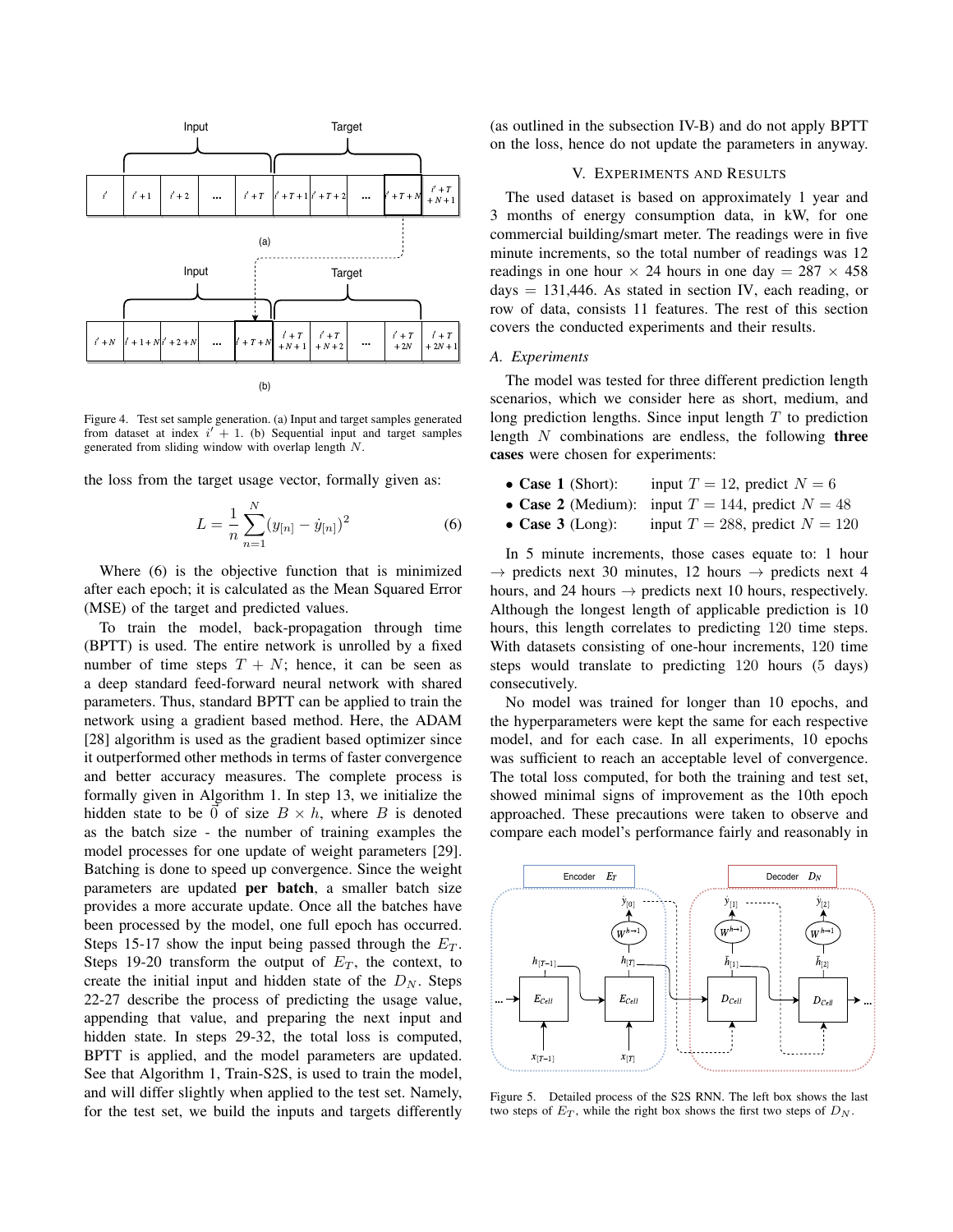**Algorithm 1** Train-S2S $(G = (E_T, D_N, W^{h \rightarrow 1}, P_0))$ 1: **Input** : Model G consisting of:  $E_T$  of length T,  $D_N$ 2: of length N, fully-connected layer  $W^{h\to 1}$  and initial 3: weight parameters denoted  $P_0$ . 4: **Output** : Model  $G$  trained to convergence, with updated 5: weight parameters P. 6: 7: Generate randomized input samples  $X \in \mathbb{R}^{T \times f}$  and 8: corresponding target vectors  $y \in \mathbb{R}^{N \times 1}$  $Q$ 10: for each *epoch* do 11: for each *batch* do 12: 13: initialize  $h_{[t-1]} \leftarrow \vec{0} \in \mathbb{R}^{B \times h}$ , B = batch size 14: 15: for time step t from 1 to  $T$  do 16:  $h_{[t]} \leftarrow E_{cell}(x_{[t]}, h_{[t-1]})$ 17:  $h_{[t-1]} \leftarrow h_{[t]}$ 18: 19:  $\dot{y}_{[0]} \leftarrow W^{h \to 1}(h_{[T]})$ 20:  $\overline{h}_{[0]}^{\mathfrak{p}^{[0]}} \leftarrow h_{[T]}$  $21:$ 22: for time step n from 1 to  $N$  do 23:  $\bar{h}_{[n]} \leftarrow \bar{D}_{cell}(\dot{y}_{[n-1]}, \bar{h}_{[n-1]})$ 24:  $\dot{y}_{[n]} \leftarrow W^{h \rightarrow 1}(\bar{h}_{[n]})$ 25: append  $\dot{y}_{[n]}$  to predicted usage vector  $\dot{y}$ 26:  $\bar{h}_{[n-1]} \leftarrow \dot{\bar{h}}_{[n]}$ 27:  $\dot{y}_{[n-1]} \leftarrow \dot{y}_{[n]}$ 28: 29: compute L as in  $(6)$ 30:  $BPTT(L)$ 31:  $P \leftarrow \text{Adam}(P_0, r), r = \text{learning rate}$ 32:  $P_0 \leftarrow P$ 33: 34: **Return** : Trained model  $G$ , with updated parameter 35: weights P.

terms of accuracy. The hyperparameters used to compute the results were:

- Hidden dimension size  $h = 64$
- Cell state dimension size  $c = 64$  (only for LSTM)
- Batch size  $= 256$
- Epochs  $= 10$
- Learning rate  $= 0.001$

Note that choosing these external parameters has yet to be optimized, and doing so holds potential for improved results.

The S2S-o models with GRU/LSTM cells were compared against a S2S-o model with the basic RNN cell, as well as a Deep Neural Network, for all three cases. The DNN took the same input matrix  $X \in \mathbb{R}^{T \times f}$ , but instead flattened it into a single vector of dimension size  $= T \times f$ . This vector was then passed through three deep layers consisting of 512 nodes per layer. The output was a layer consisting of  $N$  nodes, which is equivalent to length  $N$  of the predicted usage sequence used in the S2S-o models. The DNN is used to directly predict the sequence of values, all at once, while the S2S-o models sequentially predict the values one at a time. Thus, the DNN results give a good comparison between direct prediction accuracy versus sequential prediction accuracy. The activation function used for the output layer was linear, since this is a regression problem.

As stated in the sample generation subsection, there was no overlap in target test samples, to enable concatenation of predicted usage vectors into one vector. Hence, the accuracy measures were obtained by comparing this one overall predicted usage vector against the overall actual usage vector. The accuracy measures used throughout this work were the Mean Absolute Error (MAE) and Mean Absolute Percentage Error (MAPE), given by the following equations:

$$
MAE = \frac{1}{n} \sum_{i=0}^{n} |y_i - \hat{y}_i|
$$
 (7)

$$
MAPE = \frac{100\%}{n} \sum_{i=0}^{n} \left| \frac{y_i - \hat{y_i}}{y_i} \right|
$$
 (8)

Where y represents the actual value,  $\hat{y}$  the predicted value, and number of observations or samples is given by  $n$ .

Lastly, since this work randomized the training samples, it was important to run a few simulations where the model saw a different randomized order of training samples each time. Hence, 7 random seeds were used for each case. For example, if random seed equals 1, then the training samples are in one randomized order, and that order is used by each model, for that case. If random seed equals 2, the training samples are in a different randomized order. A value (such as 1 or 2) is assigned to the seed to keep track of the random order, to later reproduce identical results.

### *B. Results and Discussion*

The results were computed using Python and the PyTorch optimized tensor library [30], which is an open-source machine learning library.

Fig. 6 shows the predicted usage values obtained from the GRU S2S-o model compared to the actual, for all three cases. Each plot shows only the last 7 days of the test set, and it was produced with the same external parameters for each case. From Fig. 6, we can observe that the accuracy decreases as we move from Case  $1 \rightarrow 3$ . Hence, Fig. 6 (a) shows the predicted values best fitting to the actual values, with 6 (b) showing lower accuracy and 6 (c) showing the worst. Hence, as the prediction length  $N$  increases, the accuracy is expected to decrease [15] [16]. This can also be seen in Table II, which gives the accuracy that each model obtained in terms of MAE and MAPE for all three cases. A visualization of the MAPE increasing from Case  $1 \rightarrow 3$  is demonstrated in Fig. 7.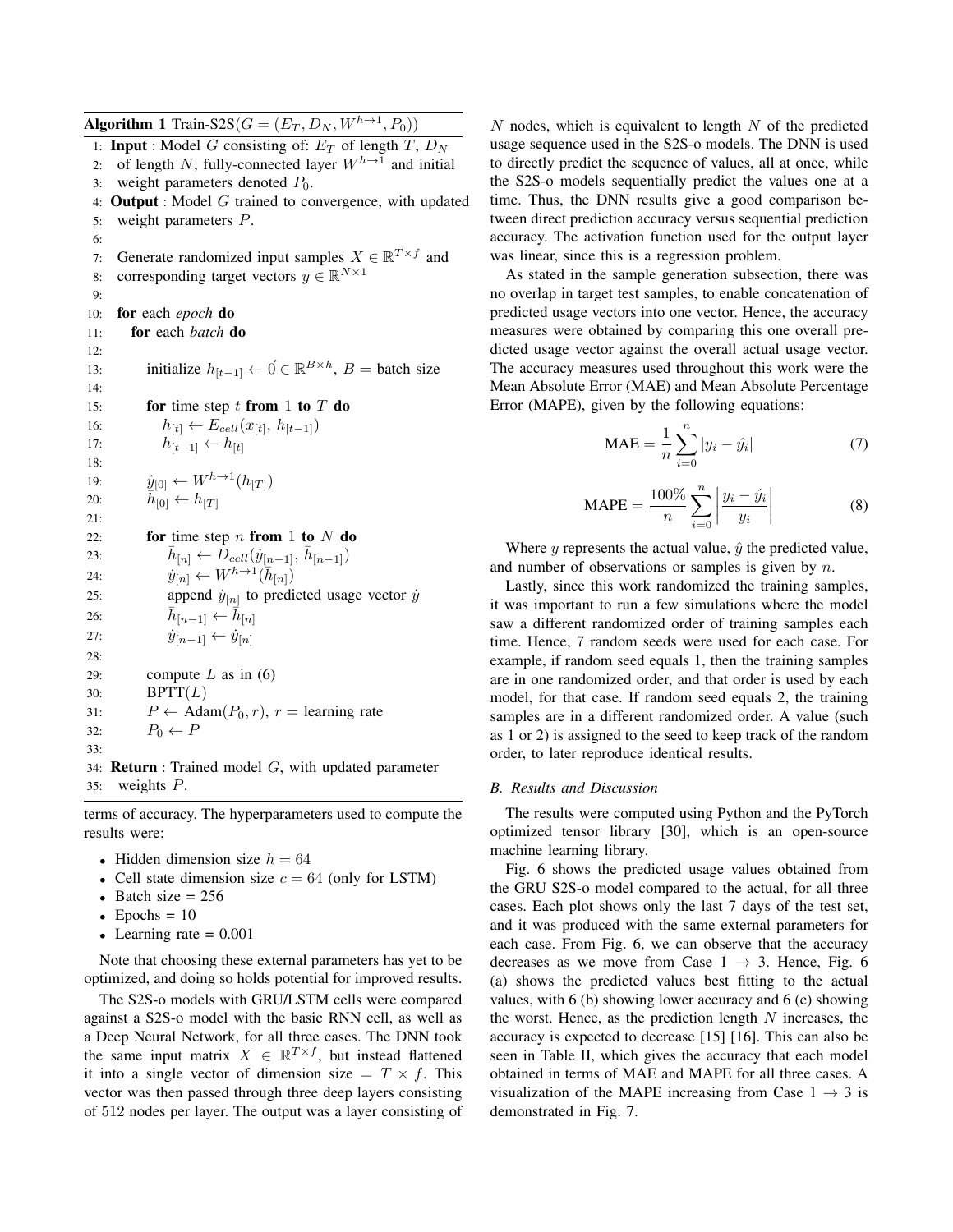

Figure 6. Predicted usage compared to actual, for the three cases: Hence, (a) represents case 1, (b) and (c) represent cases 2 and 3 respectively.

Therefore, as seen in Table II and Fig. 7, even though accuracy does decrease for the GRU/LSTM S2S-o models, it is clear they still outperform the RNN S2S-o and DNN model, for all three forecasting cases. As expected, the GRU/LSTM S2S-o models significantly outperformed the basic RNN S2S-o model for longer prediction horizon represented with case 3. This was expected as LSTM and GRU cells were introduced to overcome the long-term drawbacks that RNN cells pose.

It is interesting to compare the results between the GRU S2S-o and LSTM S2S-o models. For cases 1 and 2, the results are very similar. For case 3, the GRU S2S-o model outperformed the LSTM S2S-o model, with 12.56% decrease in MAE and 14.05% decrease in MAPE. Section II provides a detailed analysis of calculations occurring in an LSTM and GRU cell respectively. The LSTM cell contains an extra secondary state, called the cell state, as well as an extra gate. Even though the GRU cells have fewer states, they outperformed the LSTM cells. This result is similarly



Figure 7. MAPE (%) for the three cases and for each model.

confirmed by Chung *et al*. [31] and Jozefowicz *et al*. [32].

# VI. CONCLUSION

The rapid expansion of high-density cities along with accompanying industrial and commercial development result in increasing energy consumption. To reduce the energy footprint, it is crucial to enhance energy management strategies for buildings; energy forecasting is an important aspect of such initiatives. Sensor-based energy forecasting uses historical data from smart meters or other sensors to predict energy consumption. This study belongs to sensor-based forecasting category; it uses data from smart meters and deep learning algorithms to predict energy consumption. A novel methodology in both sample generation and S2S RNN algorithm for building-level energy forecasting is proposed. Hence, this work adapts a true S2S approach from language translation for energy load forecasting: the predicted output value is passed as the next input in the decoder. The methodology was applied to three S2S RNN cell-based models: basic RNN, GRU, and LSTM. All were trained and tested on five minute incremental data, with equivalent external parameters, and compared against a Deep Neural Network. The GRU S2S-o and LSTM S2S-o models outperformed the basic RNN S2S-o and DNN models, for short, medium, and long-term prediction lengths. On average, the GRU S2S-o model outperformed the LSTM S2S-o model, for all three prediction lengths.

ACCURACY RESULTS FOR THE ALL MODELS AND ALL CASES. TOP NUMBER IS BEST ACHIEVED; NUMBER IN BRACKETS IS THE AVERAGE OF RUNS.

| Model      |          | <b>MAE</b> |          |         | MAPE $(\% )$ |          |
|------------|----------|------------|----------|---------|--------------|----------|
|            | Case 1   | Case 2     | Case 3   | Case 1  | Case 2       | Case 3   |
| GRU S2S-0  | 10.673   | 18.432     | 24.378   | 2.365   | 4.137        | 5.416    |
|            | (10.946) | (19.369)   | (26.037) | (2.441) | (4.363)      | (5.834)  |
| LSTM S2S-0 | 10.736   | 18.491     | 27.441   | 2.381   | 4.136        | 6.178    |
|            | (11.029) | (21.161)   | (29.745) | (2.451) | (4.745)      | (6.695)  |
| RNN S2S-0  | 10.908   | 21.584     | 84.729   | 2.440   | 4.992        | 18.950   |
|            | (11.196) | (43.000)   | (99.994) | (2.510) | (10.233)     | (23.698) |
| <b>DNN</b> | 12.258   | 25.681     | 28.40    | 2.733   | 6.082        | 6.777    |
|            | (12.487) | (28.845)   | (29.486) | (2.826) | (6.898)      | (7.041)  |